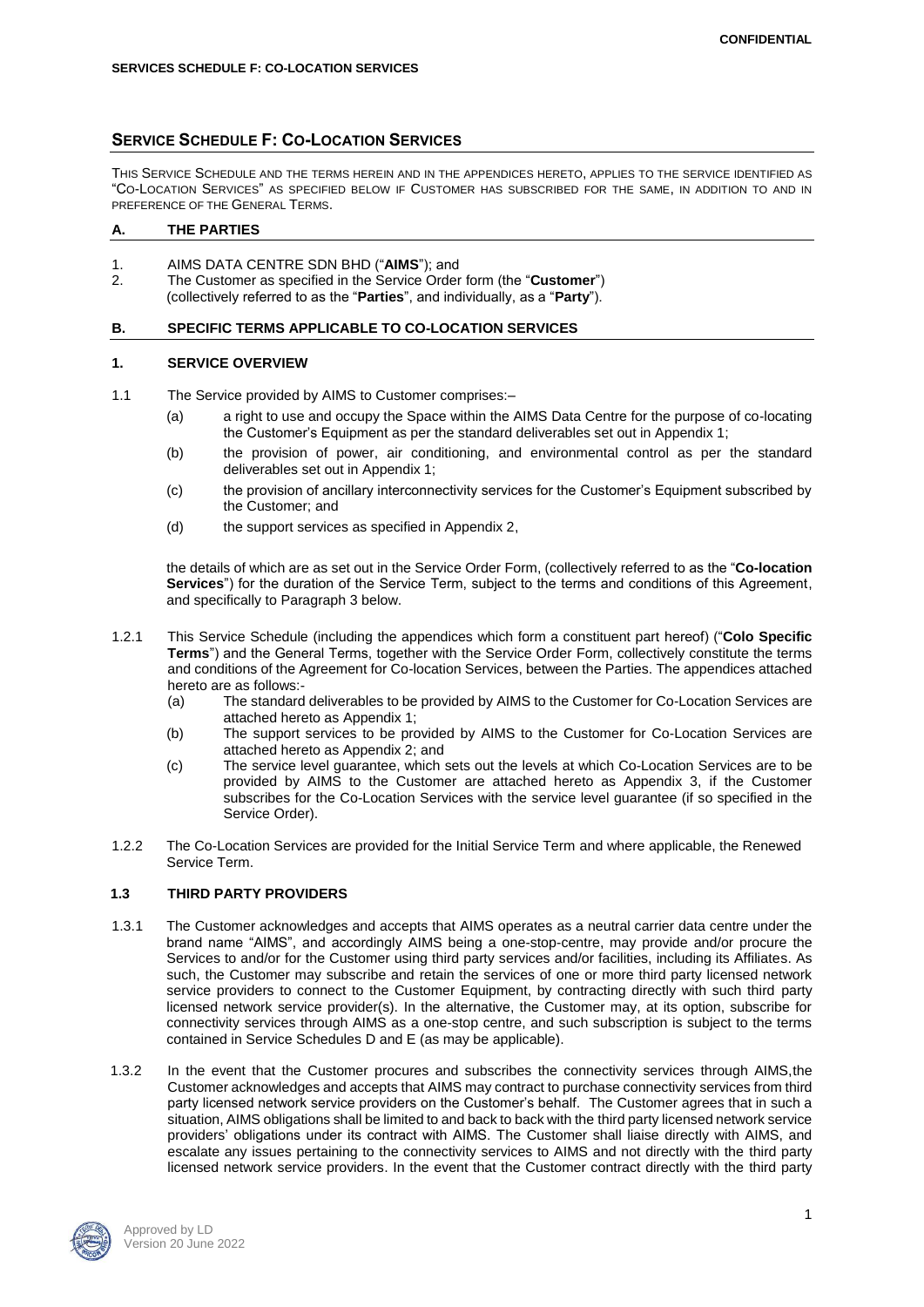licensed network service providers, then the Customer shall liaise directly with the third party licensed network service providers.

- 1.3.3 The Customer agrees to abide by any third party providers' terms under this Paragraph 1.3 (as notified to the Customer by AIMS from time to time) and agrees to indemnify AIMS for any losses and threatened losses arising from or in connection with any claims from third party licensed network service providers resulting from any acts or omissions of the Customer or any other claims arising out of or related to the Customer's breach of such third party agreements.
- 1.3.4 In addition to Clause 3.1 General Terms, upon payment by the Customer of any Third Party Non-Recurring Charges, AIMS shall then promptly carry out any requisite preparatory and installation works and thereafter perform the Service Acceptance Tests for the Co-Location Services on such dates as mutually agreed between the Parties. The Customer shall carry out all necessary preparation and works and render all assistance and co-operation required by AIMS to facilitate the Service Acceptance Tests.

# **2. DEFINITIONS AND INTERPRETATIONS**

- **2.1** In this Service Schedule, all capitalized terms not otherwise defined herein, shall have the meaning given to them in the Service Order form and/or the General Terms.
- **2.2** Further, unless the context otherwise requires, the following words and expressions have the following meanings:-

| "Additional Power<br><b>Capacity Charge"</b> | means the charges for utilisation of power capacity above or in excess<br>of the power capacity specified in the Service Order.                                                                                                                                                                                                                                                                                                                                                                                                                           |  |  |
|----------------------------------------------|-----------------------------------------------------------------------------------------------------------------------------------------------------------------------------------------------------------------------------------------------------------------------------------------------------------------------------------------------------------------------------------------------------------------------------------------------------------------------------------------------------------------------------------------------------------|--|--|
| "AIMS Data Centre"                           | means the premises owned by, leased or licensed to AIMS or its<br>Affiliate (and which carries the brand name "AIMS"), as the case may<br>be, to provide the Co-Location Services.                                                                                                                                                                                                                                                                                                                                                                        |  |  |
| "Business Day"                               | means any day (other than Saturdays, Sundays or public holidays) on<br>which commercial banks are ordinarily open for business in Selangor<br>and Kuala Lumpur. The word 'days' as used in this Agreement will<br>mean and refer to calendar days in the Gregorian Calendar.                                                                                                                                                                                                                                                                              |  |  |
| "Caged Space"                                | means the amount of physical space the Customer's Equipment<br>occupies within a designated area (which may be secured by a physical<br>cage (with or without locks)), typically per square foot but is always in<br>a separate partitioned or demarcated area.                                                                                                                                                                                                                                                                                           |  |  |
| "Customer's Equipment"                       | means the servers, routers, hubs, terminal servers, printer servers,<br>modem and other related and necessary communication peripheral<br>and equipment to be placed and installed by the Customer at the Rack<br>Space or Caged Space within the AIMS Data Centre.                                                                                                                                                                                                                                                                                       |  |  |
| "Customer's Material"                        | Means all software, data, information contained in documentation and<br>other information and intangibles used by the Customer to install,<br>commission, use, operate and/or maintain the Customer's business<br>through the Customer's Equipment.                                                                                                                                                                                                                                                                                                       |  |  |
| "Deposit"                                    | unless otherwise specified in the Service Order, means a sum<br>equivalent to two (2) months of the MRC and Third Party Recurring<br>Charges, unless expressly waived in writing by AIMS.                                                                                                                                                                                                                                                                                                                                                                 |  |  |
| "Equipment"                                  | means either the Customer's Equipment and/or the Service Equipment<br>(as the case may be).                                                                                                                                                                                                                                                                                                                                                                                                                                                               |  |  |
| "HVAC Charges"                               | means such charges for ventilation and air-conditioning of the<br>utilisation power per month as specified in the Service Order form.                                                                                                                                                                                                                                                                                                                                                                                                                     |  |  |
| "Intellectual Property<br>Rights"            | means all intellectual property rights and industrial property rights<br>(worldwide, in all media, now existing or created in the future, for all<br>versions and elements, in all languages, and for the entire duration of<br>such rights) arising under statutory or common law, contract, or<br>otherwise, and whether or not perfected, including without limitation,<br>$all: -$<br>patents, re-examined patents, and patent applications, whenever<br>i.<br>an al contra construção de construir de calendario de contrato como literatural de con |  |  |

filed and wherever issued, including without limitation substitutes of such applications and all priority rights resulting from such applications;

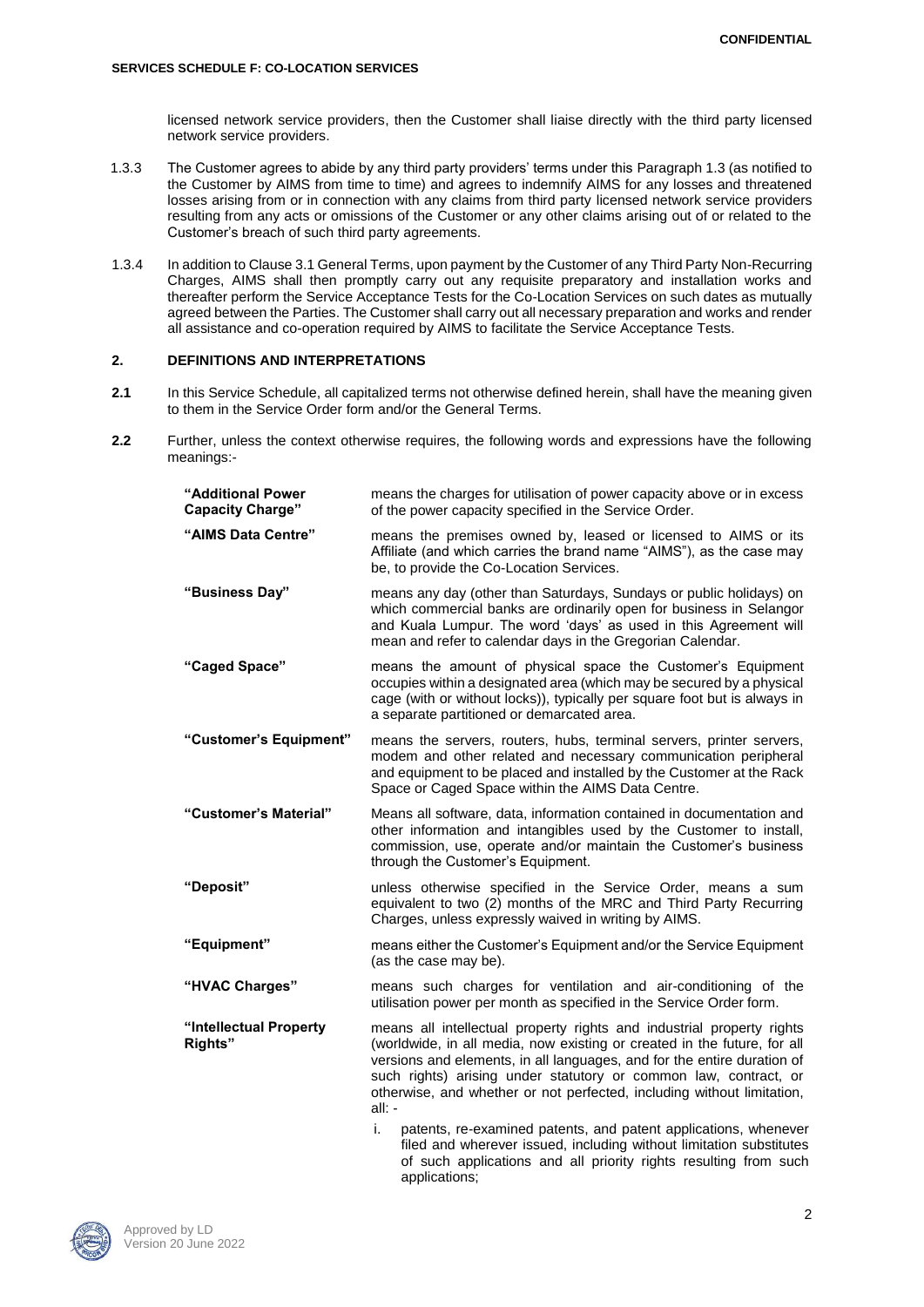#### **SERVICES SCHEDULE F: CO-LOCATION SERVICES**

|                                                | rights associated with trademarks, service marks, trade names,<br>ii.<br>logos, trade dress, and the applications for registration and<br>registrations thereof;                                                                                |  |  |
|------------------------------------------------|-------------------------------------------------------------------------------------------------------------------------------------------------------------------------------------------------------------------------------------------------|--|--|
|                                                | rights relating to the protection of trade secrets and confidential<br>iii.<br>information:                                                                                                                                                     |  |  |
|                                                | rights analogous to those set forth in this definition and any and all<br>iv.<br>other proprietary rights relating to intangible property; and                                                                                                  |  |  |
|                                                | divisions, continuations, renewals, reissues and extensions of the<br>v.<br>foregoing (as and to the extent applicable) now existing, hereafter<br>filed, issued, or acquired.                                                                  |  |  |
| "Rack Space"                                   | means the amount of physical space the Customer's Equipment<br>occupies within a rack in the Space, typically per cabinet, per quarter<br>cabinet or per half cabinet basis, which is not Caged Space.                                          |  |  |
| "Rooftop Space"                                | means such physical space located at the rooftop of the data centre<br>building as specified in the Service Order.                                                                                                                              |  |  |
| "Service Credits"                              | means the proportion of the MRC for an applicable Service, which the<br>Customer is entitled to request a credit for in the event that AIMS fails<br>to meet the service level quarantees as set out in Appendix 3 of this<br>Service Schedule. |  |  |
| "Service Equipment"                            | means the equipment owned and / or supplied and installed by AIMS<br>for the Customer.                                                                                                                                                          |  |  |
| "Service Term"                                 | means the total period for which the Co-Location Services are<br>subscribed for, including the Initial Service Term, and/or where the<br>context so permits, shall include the Renewed Service Term.                                            |  |  |
| "Space"                                        | means either Rack Space, Caged Space or Rooftop Space (as the<br>case may be).                                                                                                                                                                  |  |  |
| "Third Party Non-<br><b>Recurring Charges"</b> | means the one-off payment by the Customer to AIMS for services<br>rendered by any appointed third party service provider.                                                                                                                       |  |  |
| "Third Party Recurring<br>Charges"             | means the monthly recurring payment by the Customer to AIMS for<br>services rendered by any appointed third party service provider.                                                                                                             |  |  |
|                                                |                                                                                                                                                                                                                                                 |  |  |

# **3. RIGHT TO USE SPACE**

The Customer hereby acknowledges and agrees that the rights granted hereunder is not intended to and shall not constitute a tenancy or lease of the Space nor creates any proprietary interests in and to the Space or any part of the AIMS Data Centre and that such right constitutes a mere right to co-locate the Customer's Equipment at the Space together with an ancillary right of access to the AIMS Data Centre subject to the provisions of the AIMS House Rules. Notwithstanding the foregoing provision, for good cause (e.g. violation or threatened violation of applicable laws or rules and regulations and policies), AIMS shall have the absolute right to suspend the right of the Customer, its servants, agents, contractors and authorized representatives to enter the AIMS Data Centre or to obtain access to the Space.

### **4. SERVICE EQUIPMENT**

- **4.1** Upon request of the Customer and as part of the provision of the Co-location Services to the Customer, AIMS may provide Service Equipment to the Customer. The Customer acknowledges and agrees that the Service Equipment belongs to AIMS and upon expiry or termination of the Co-locations Services, such Service Equipment must be returned to AIMS in good condition, failing which the Customer shall bear the costs of repair or replacement of the Service Equipment. The list of Service Equipment, if any, are as specified in the Service Order form. The Service Equipment must not be used for any purpose other than that for which it is provided.
- **4.2** The Customer acknowledges that it is technically impracticable for AIMS to provide the Service Equipment free of faults and AIMS does not undertake to do so. The Service Equipment are provided on "as is where is" and "as available basis". AIMS makes no warranty of any kind either expressed or implied and expressly disclaims all implied warranties of merchantability, fitness for a particular purpose and noninfringement to the fullest extent allowed by law. No advice or information whether oral or written obtained by the Customer from AIMS will create any warranty and the Service Equipment shall be used by the Customer at his own risks.

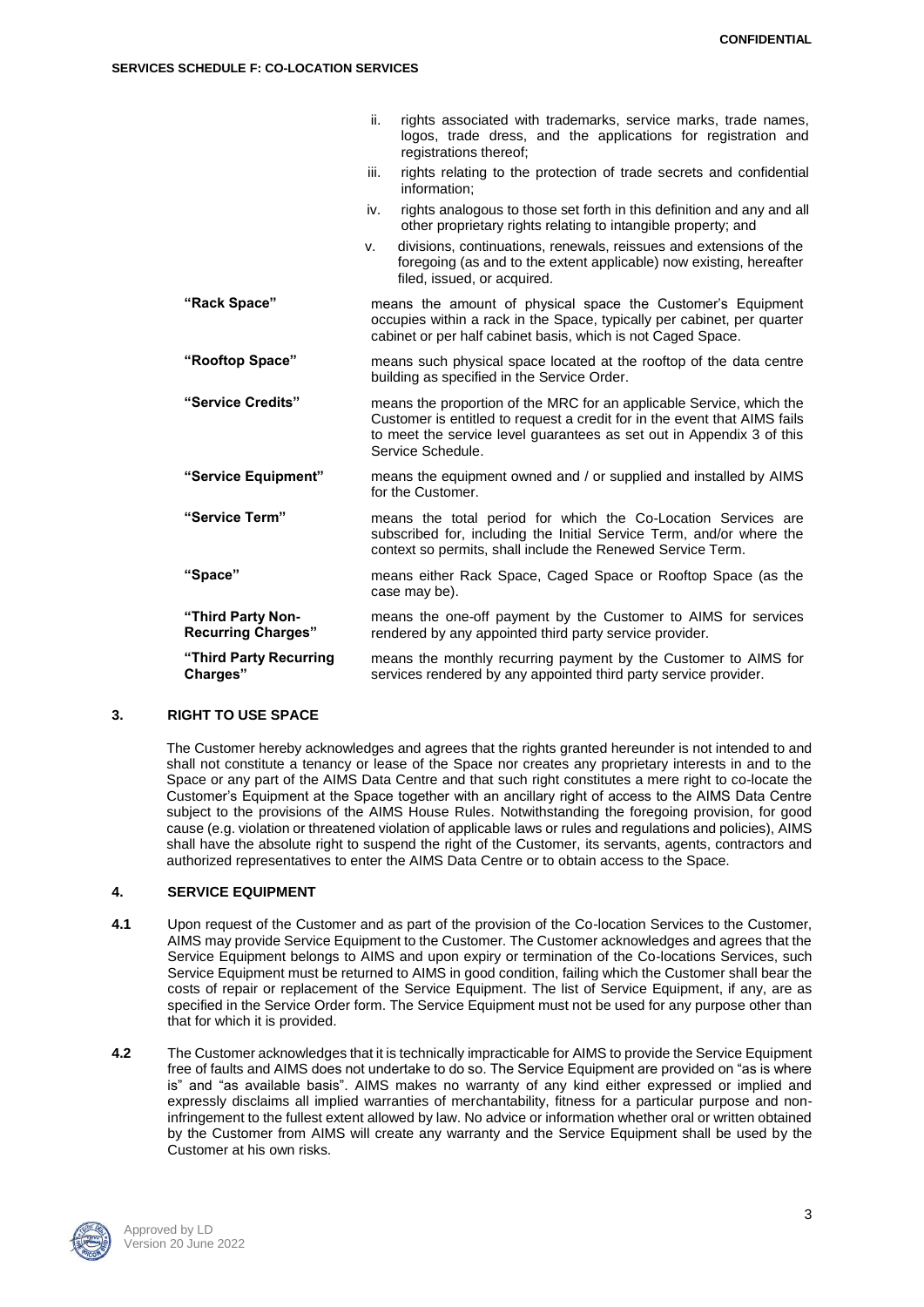## **4A. CUSTOMER'S EQUIPMENT**

4A.1 The Customer solely and exclusively owns and retains all right, title and interest, whether express or implied, in and to any and all data in or within the Customer's Equipment. The Customer acknowledges and accepts that AIMS and/or its Affiliates does not exercise control over the data in or within the Customer's Equipment. The Customer hereby agrees that the risks (including theft, loss or damage) in all the data in or within the Customer's Equipment, Customer's Equipment or any other property of the Customer, its servants, agents, contractors, licensees and/or invitees, installed located and stored at the AIMS Data Centre shall remain with the Customer, and AIMS shall not in any way be liable for any loss or damage to the data in or within the Customer's Equipment, Customer's Equipment and/or any of the aforesaid properties unless such loss or damage is caused directly by any gross negligence on the part of AIMS and/or its Affiliates.

### **5. SPACE**

### **5.1 IF CO-LOCATION SERVICES IS WITH RACK SPACE**

The following paragraphs apply when the Co-Location Services subscribed by Customer is with Rack Space. The Customer understands and accepts that by subscribing to the Co-location Services (which comprises Rack Space), the Customer's Equipment may be directly accessible by AIMS's other customers who place their equipment in the same cabinet and/or by other users of the AIMS Data Centre. AIMS assumes no liability for any damage to, or loss of, any Customer's Equipment or Customer's Material, for any reason whatsoever, unless such loss or damage is directly caused by the gross negligence of AIMS.

- **5.2 IF CO-LOCATION SERVICES IS WITH CAGED SPACE.** The following paragraphs apply when the Co-Location Services subscribed by Customer is with Caged Space.
- 5.2.1 The Customer understands and accepts that by subscribing to the Co-location Services with Caged Space, the Caged Space will only be accessible by the Customer (and its authorised personnel, notice of which is to be provided to AIMS prior to such access by Customer's personnel) and designated personnel and agents of AIMS.
- 5.2.2 AIMS assumes no liability for any damage to, or loss of, any Customer's Equipment or Customer's Material, for any reason whatsoever, unless such loss or damage is solely caused by the gross negligence of the designated personnel or agent of AIMS.
- 5.2.3 If so provided in the Service Order, AIMS will carry out and complete the works to cage the Caged Space as soon as reasonably practicable, but no delay in completion entitles the Customer to compensation for late delivery.
- 5.2.4 The provision of Co-Location Services with Cage Space is for the floor space, as specified in the Service Order, and if none is specified in the Service Order, the minimum floor space is two hundred square feet.
- 5.2.5 The Customer agrees to the power allocation to be provided by AIMS is as specified in the Service Order.
- 5.2.5 Any request by Customer to increase the floor space of the provisioned Caged Space is subject to space availability within the AIMS Data Centre and the mutual agreement of Customer and AIMS, but such request if agreed, is deemed as a new service order.

#### **6. MAINTENANCE AND UPGRADES**

- **6.1** The Parties acknowledge and agree that each Party is entitled to carry out maintenance work from time to time as and when necessary. Each Party will provide assistance and facilitate such maintenance work. As far as possible, the Parties shall endeavour to ensure that any disruption or interruption to the Colocation Services is kept to a minimum.
- **6.2** Scheduled maintenance is work that is planned and/or programmed ("**Scheduled or Planned Maintenance**"). If the Scheduled or Planned Maintenance is to be carried out by AIMS or its Affiliate, AIMS will provide the Customer seven (7) days prior notice for network or lease-line services maintenance and fourteen (14 ) days prior notice for Data Centre mechanical and electrical services maintenance. As for Scheduled or Planned Maintenance by the Customer, the Customer must provide a minimum period of fourteen (14) days prior written request to AIMS stating the nature and duration of such Scheduled or Planned Maintenance in a format prescribed by AIMS. AIMS shall not unreasonably withhold its approval for the Customer's Scheduled or Planned Maintenance.

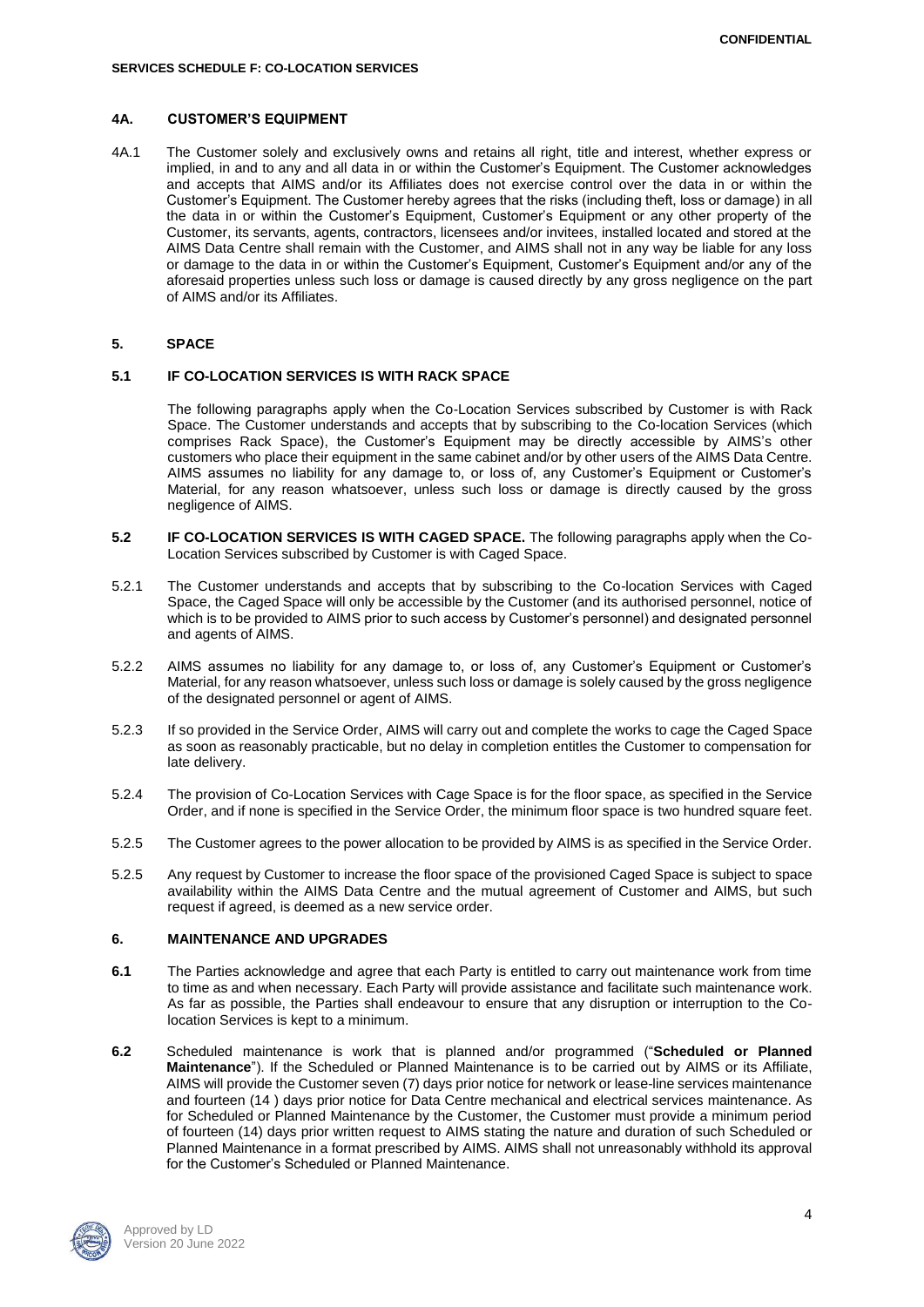- **6.3** The Customer understands and agrees that Emergency Maintenance will be carried out by AIMS or its Affiliate in the event of threats to the operational environment, service degradation or events beyond AIMS' control ("**Emergency Maintenance**"). If the circumstance permits, AIMS will provide the Customer one (1) day prior notice of such Emergency Maintenance.
- **6.4** AIMS or its Affiliate may, from time to time, perform upgrading works on the AIMS Data Centre and will provide the Customer with seven (7) days prior notice for network or lease-line services upgrading works and fourteen (14) days prior notice for data centre mechanical and electrical services upgrading works respectively. During such time that AIMS or AIMS's Affiliate is undertaking such upgrading works, the Customer may experience degradation of network services or colocation infrastructure redundancy.

# **7. NETWORK AND SERVICE EQUIPMENT MAINTENANCE**

- **7.1** AIMS may carry out Scheduled or Planned Maintenance and upgrades on the network or Service Equipment during the maintenance windows as defined in Paragraph 7.2 and not more than twelve (12) times in any calendar year.
- **7.2** The standard for maintenance window for planned outages is between 00.00-7.00 MYT (GMT+08:00), of the node location. AIMS will use its best endeavours to accommodate such reasonable requirements of the Customer during the outage time.

# **8. CROSS-CONNECT CABLES**

8.1 All cross-connect cabling infrastructure services provided by AIMS or its Affiliates will carry a three (3) month warranty from the Service commencement date ("SCD"). Any replacement of the connectors, interface or cabling parts after the warranty period stated herein shall be chargeable at the prevailing rate.

# **9. DEPOSITS, CHARGES & PAYMENT**

# **9.1 Deposits**

- 9.1.1 In lieu of Clause 6.2(d) General Terms, in the event that the MRC and/or Third Party Recurring Charges shall be increased at any time during the Service Term, the Customer shall pay to AIMS such difference between the then MRC and/or Third Party Recurring Charges and the increased MRC and/or Third Party Recurring Charges, as a top-up to the Deposit.
- 9.1.2 In lieu of Clause 6.2(f) General Terms, AIMS shall refund and pay to the Customer the Deposit, less any outstanding and unpaid Charges and any other monies due and owing by the Customer to AIMS under this Agreement and any losses, damages, costs or expenses incurred or sustained by AIMS by reason of any breach or non-compliance by the Customer of the terms of this Agreement (including without limitation any third party's claims against AIMS arising from or in connection with installation of the Customer's Equipment at the AIMS Data Centre and/or the use by the Customer of the Space and/or the Services rendered by AIMS hereunder) and/or any act, omission and/or negligence of the Customer, servants or agents, free from any interest upon the expiry of thirty (30) days from the date of expiry or termination of the Service Term.
- 9.1.3 For the avoidance of doubt, Clause 6.2(a) to (c), Clause 6.2(e) and Clause 6.2 (g) General Terms are applicable.

## **9.2 Rack Space Charges**

- 9.2.1 Notwithstanding Clause 6.4 General Terms, AIMS shall bill the Customer for all applicable charges (which includes the MRC and any Third Party Recurring Charges) monthly in advance on the first day of every calendar month, PROVIDED ALWAYS that where the Service Term commences on a day other than the first day of a calendar month and/or ends on a day other than the last day of a calendar month, the MRC, and where possible, the Third Party Recurring Charges payable shall be pro-rated on the basis of number of calendar days for that first month or that last month of the Service Term, as the case may be.
- 9.2.2 AIMS shall bill the Customer, in arrears, for any Additional Power Capacity Charge based on the actual usage of electricity by the Customer's Equipment over and in excess of the power allocation specified in the Service Order.

# **9.3 Caged Space Charges**

9.3.1 Notwithstanding Clause 6.4 General Terms, AIMS shall bill the Customer for all applicable charges (which includes *inter alia* the MRC, any Third Party Recurring Charges) monthly in advance on the first day of every calendar month, PROVIDED ALWAYS that where the Service Term commences on a day other than the first day of a calendar month and/or ends on a day other than the last day of a calendar month, the MRC, and where possible, the Third Party Recurring Charges payable shall be pro-rated on the basis

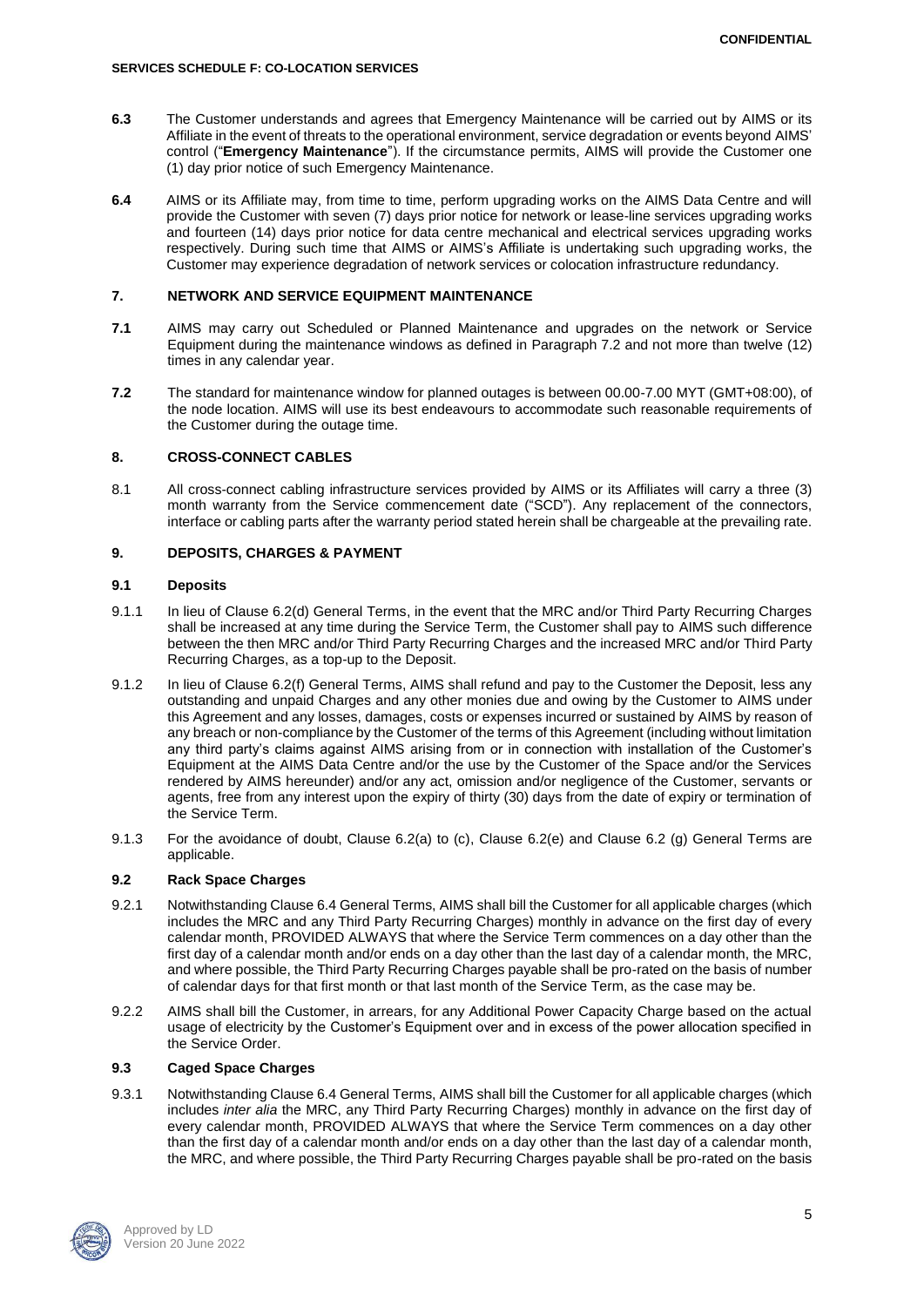of number of calendar days for that first month or that last month of the Service Term, as the case may be.

9.3.3 AIMS shall bill the Customer, in arrears, for electricity consumption (if not included in the MRC) and any Additional Power Capacity Charge based on the actual usage of electricity by the Customer's Equipment over and in excess of the power allocation specified in the Service Order at the specified rate as set out in the Service Order.

### **9.4 Rooftop Space Charges**

- 9.4.1 AIMS shall bill the Customer for all applicable charges (which includes *inter alia* the MRC and any Third Party Recurring Charges) monthly in advance on the first day of every calendar month, PROVIDED ALWAYS that where the Service Term commences on a day other than the first day of a calendar month and/or ends on a day other than the last day of a calendar month, the MRC, and where possible, the Third Party Recurring Charges payable shall be pro-rated on the basis of number of calendar days for that first month or that last month of the Service Term, as the case may be.
- 9.4.2 AIMS shall bill the Customer, in arrears, for electricity consumption (if not included in the MRC) and any Additional Power Capacity Charge based on the actual usage of electricity by the Customer's Equipment over and in excess of the power allocation specified in the Service Order at the specified rate as set out in the Service Order.

### **9.5 Miscellaneous**

- 9.5.1 The Customer acknowledges that it shall be the Customer's responsibility to request from AIMS the invoices it has not received for any given billing period. Notwithstanding any provisions to the contrary, the Customer hereby acknowledges and agrees that its obligation to pay all Charges due and payable shall not be waived, absolved or diminished by virtue of the Customer's failure or neglect to check, enquire, understand and ascertain the nature of Co-Location Services subscribed or used by the Customer and the applicable charges associated with such Co-Location Services.
- 9.5.2 All amounts payable by the Customer under this Agreement shall be made without any deduction, set-off or counterclaim.
- 9.5.3 All Charges are exclusive of any and all applicable taxes including withholding tax, value added tax, GST, sales and service taxes, regulatory surcharges and any other tax as may be imposed by the Government from time to time (other than income or corporate taxes). These amounts will be charged separately in the invoices to the Customer. The Customer must pay all taxes, duties, fees, levies and other similar charges and any related interest penalties however designated or imposed by any taxing or governmental authority whether imposed directly on the Customer or indirectly on AIMS as a result of the existence or operation of this Agreement or otherwise relating to the Services. If the Customer is required to withhold or pay such taxes from amounts that AIMS have invoiced the Customer for, the Customer must pay such additional amounts so that the net amount received by AIMS after such payment or withholding is equal to the amount invoiced.
- 9.5.4 Clause 6.9 General Terms is hereby excluded. The Customer acknowledges and accepts that:
	- (a) At the start of the Renewed Service Term, AIMS shall be entitled to vary, revise and/or increase the MRC for the Service and Service Equipment (where applicable) where there are no changes in the requirements in any form or manner, by at least five percent (5%) but not exceeding ten percent (10%) of the MRC ; and
	- (b) During the Service Term, AIMS shall be entitled to vary, revise and/or increase its Charges, from time to time at any time to reasonably reflect any tariff increases in public utilities, price increases imposed by third party service providers in respect of the Services, applicable regulatory costs and/or the cost to provide the Service by AIMS. For the purpose of clarification, this revision in Charges is separate and in addition to the revision to the MRC for the Service in paragraph (a) above.

## **9.6 Additional Rights of AIMS**

- 9.6.1 If the Customer has failed, neglected and/or refused to:
	- (a) settle all invoices issued by or outstanding sums due to AIMS; or
	- (b) dismantle and/or remove the Customer's Equipment within the period of seven (7) days from the date of a notice in writing from AIMS requiring the Customer so to do; or
	- (c) dismantle and/or remove the Customer's Equipment within the period of seven (7) days from the date of expiry or termination of this Agreement pursuant to Paragraph 15.4(c) below,

then AIMS shall be entitled, at the sole cost and expense of the Customer, to dismantle, remove, suspend power, disconnect cross-connect services and/or delete all data available in the Customer's Equipment and store the Customer's Equipment in a warehouse of its choice. AIMS shall not be obligated to release

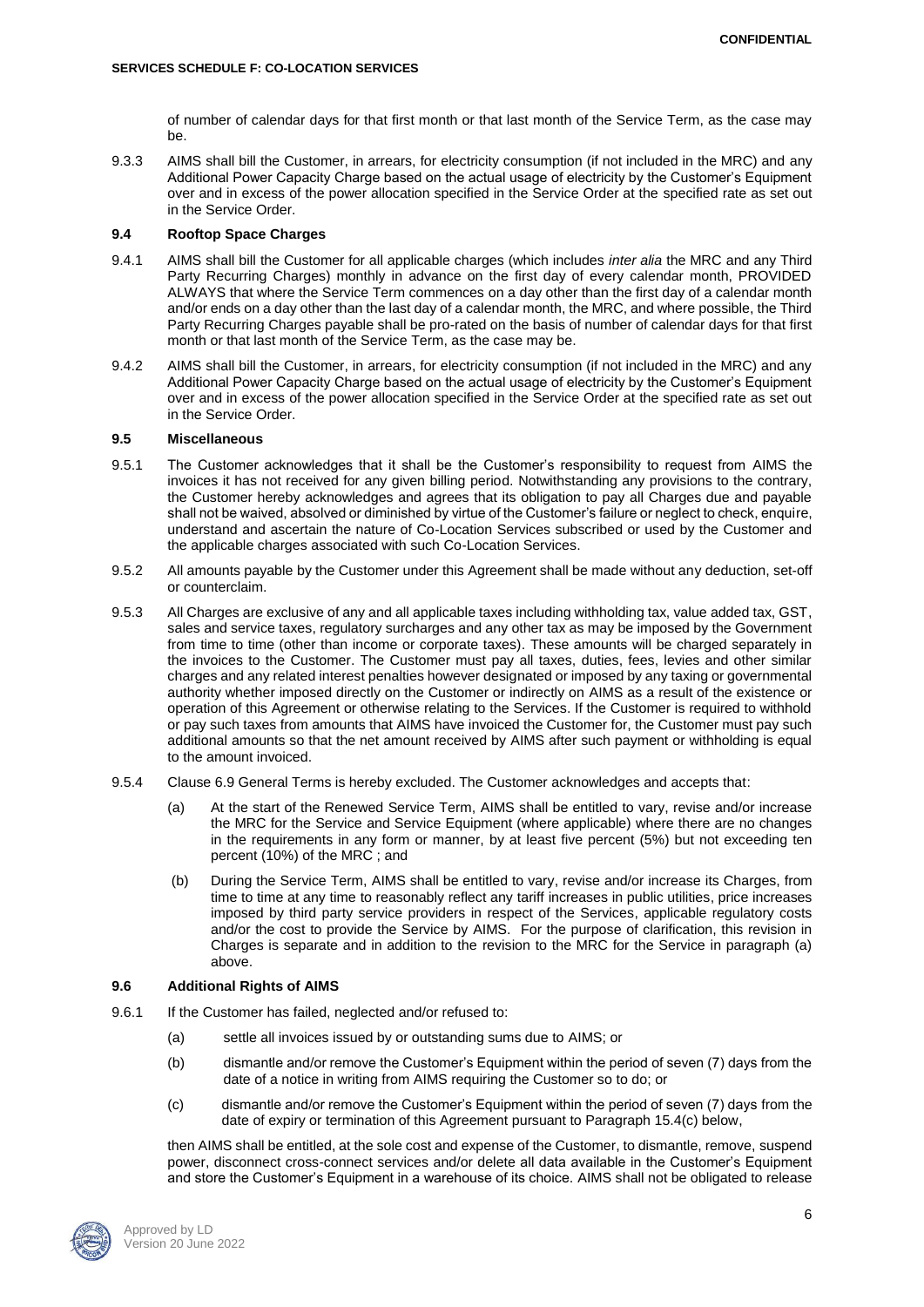the Customer's Equipment to the Customer unless the Customer has paid all such costs and expenses and all other charges due to AIMS under this Agreement. AIMS shall not be liable for any loss or damage incurred by the Customer arising out of AIMS's power off, disconnection, removal, storage or disposal of the Customer's Equipment.

- 9.6.2 AIMS may, in addition to the rights under Paragraph 9.6.1 above pursuant to Paragraphs 9.6.1(a), (b) and (c), deem the Customer Equipment that is not dismantled or removed by the Customer within the stipulated time in Paragraphs 9.6.1 above to be unclaimed by the Customer and shall be entitled at any time thereafter to sell the Customer's Equipment and defray any outstanding Charges and/or sums due and payable by the Customer as well as all charges, costs and expenses for dismantling, removal, storage and sale out of the sale proceeds thereof. The manner and conduct of such sale shall be at the absolute discretion of AIMS without further notice or any compensation or liability to the Customer. Any surplus on such sale after satisfaction of any outstanding Charges, other monies due and payable by the Customer, any charges costs and expenses, shall be handed over to the Customer or, if Customer cannot be located, shall be paid pursuant to the Unclaimed Moneys Act or any other applicable legislation. AIMS has no obligation to invest all such sums (including investing such sums into any interest bearing account).
- 9.6.3 Notwithstanding any of the aforesaid, AIMS shall be entitled to institute legal proceedings against the Customer for the recovery of the outstanding unpaid Charges and/or other monies payable by the Customer hereunder (including, without limitation, the cost and expenses of dismantling, removing and storing the Customer's Equipment) and all losses and damages suffered or sustained by AIMS by reason of the breach of the Customer, and the Customer shall be liable to indemnify and pay all legal costs and disbursements incurred by AIMS in connection with such legal action on a solicitors and clients basis. The Customer hereby agrees that any dispute in relation to the quality of the Services to be provided by AIMS shall not be used as grounds for the non-payment of the outstanding Charges and/or other monies payable pursuant hereto.

## **10. LIEN**

- **10.1** As security for the enforcement of this Agreement, the Customer hereby grants AIMS a lien over all of the Customer's Equipment installed, located and/or stored at the AIMS Data Centre. The Customer hereby warrants and represents that the Customer's Equipment installed, located and/or stored at the AIMS Data Centre is lawfully owned by the Customer. In the event any of the Customer's Equipment is not owned by the Customer, the Customer shall provide notice in writing to AIMS providing the name, address and telephone number of the legal owner(s) as well as any identification or invoice numbers necessary to establish the correct identity of the Customer's Equipment. The Customer shall provide the legal owner of the Customer's Equipment a written notice informing him of the existence to this lien and provide a copy of such notification to AIMS.
- **10.2** AIMS may exercise its rights as a lien-holder over the Customer's Equipment as may be necessary only where the Customer is in default in accordance with Paragraphs 9.6.1 and 9.6.2 above.

# **11. DISCLAIMER**

- **11.1** The Customer acknowledges and accepts that AIMS does not exercise control over the content of the information passing through the AIMS Data Centre or the power supplied by the power utility. Accordingly, AIMS does not warrant that the Co-Location Services provided hereunder will be uninterrupted, error-free or completely secure and AIMS hereby disclaims any and all implied warranties, including the implied warranties of merchantability, fitness for purpose and non-infringement. Except for the express warranties and service level guarantees set out in this Agreement, all Co-Location Services performed and provided are made available by AIMS on an "as is" basis and the Customer's use of the Co-Location Services is at its own risk.
- **11.2** The Customer hereby agrees that the risks (including theft, loss or damage) in all the Customer's Equipment, Customer's Material or any other property of the Customer, its servants, agents, contractors, licensees and/or invitees, installed, located and stored at the AIMS Data Centre shall remain with the Customer and AIMS shall not, in any way, be liable for any loss or damage to the Customer's Equipment, Customer's Material and/or any of the aforesaid properties unless such loss or damage is caused directly by any gross negligence on the part of AIMS.

## **12. LIMITATIONS AND EXCLUSION OF LIABILITIES**

**12.1** In addition to Clause 9 General Terms, AIMS shall bear no liability for any loss or damage resulting from its suspension or termination of the Services for any reason whatsoever save and except for wrongful and unreasonable suspension due to the wilful default or gross negligence of AIMS.

## **13. INDEMNITY**

**13.1** The Customer shall indemnify and hold AIMS harmless against any and all loss, liability, cost, expense or claim (including reasonable legal expenses) suffered or incurred by AIMS arising directly or indirectly from or in connection with -

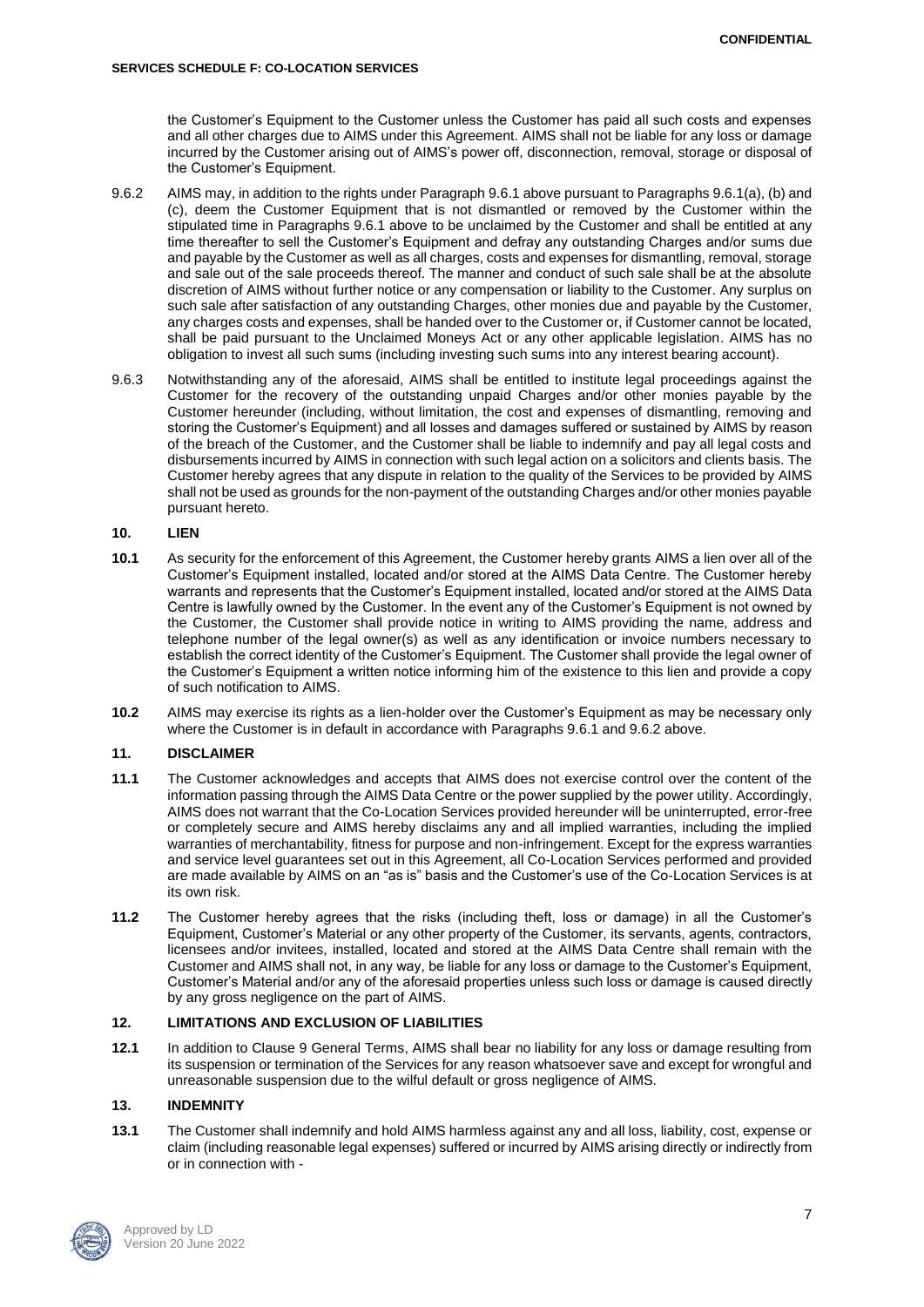- (a) any failure by the Customer to comply with any of the provisions of this Agreement, AIMS House Rules and Regulations, terms of services of third party service providers, any instructions, notices or directions issued by AIMS and/or any appropriate authorities or any law or regulation in force; or
- (b) any claims for libel, infringement of copyright, patent or breach of any law or regulation whatsoever arising from or attributable to any material transmitted, received or stored via the Services and from all claims arising out of any act or omission of the Customer or any unauthorized use of the Services; or
- (c) any damage to the AIMS Data Centre, AIMS's infrastructure or equipment, any damage to any property (including third party's property) or personal injury (including death) attributable to the Customer's Equipment, Customer's Material and/or any act or omission of the Customer and of any person under its control or acting under its authority;or
- (d) any damage in any of the data in or within the Customer's Equipment, Customer's Equipment or any other property of the Customer, its servants, agents, contractors, licensees and/or invitees, installed located and stored at the AIMS Data Centre.

### **14. SUSPENSION**

- **14.1** In addition to the grounds specified in Clause 7.2 General Terms, AIMS may immediately suspend the Co-Location Services, without notice to the Customer, for the following additional grounds:-
	- (a) If the Customer breaches any of the terms and conditions of this Agreement, the AIMS House Rules and Regulations, the terms and conditions of any third party service provider, any instructions, notices or directions issued by AIMS;
	- (b) If the Customer shall fail to cooperate with any investigation and/or enquiry conducted and/or carried out by the appropriate authorities in respect of any suspected violation or violation of any acts, statutes or laws and/or policies or rules and regulations;
	- (c) If the Customer does anything which may cause potential harm and / or damage to the AIMS Data Centre and / or AIMS's Service Equipment, network equipment and/or facilities and/or those of its other customers;
	- (d) the Services are being or may be used in violation of any acts, statutes or laws and/or any policies or rules and regulations and/or orders, instructions, notices and/or directives imposed and/or issued by the relevant authorities;
	- (e) the Customer withholds payment of any invoice, or the Customer consistently or repeatedly does not make payment for invoices when they become due (notwithstanding payment of the late payment charges).
- **14.2 Reconnection.** AIMS may, at its absolute discretion, re-activate the Co-Location Services subject to the Customer satisfying the following conditions:-
	- (a) making payment of the reconnection fee, currently fixed at RM500.00 or an amount equivalent to five (5%) percent of the outstanding amounts due to AIMS, whichever is higher; and
	- (b) payment of all outstanding amounts and invoices in full to AIMS; and
	- (c) rectifying or remedying the event of default which resulted in the suspension of the Co-Location Service.
- **14.3** In the event that the Customer fails to remedy or rectify the events of default which resulted in the suspension of the Services, then AIMS shall be entitled, at its absolute discretion, to immediately terminate the Co-Location Services.

# **15. TERMINATION RIGHTS & CONSEQUENCES THEREOF**

- 15.1 Notwithstanding Clause 8.2 General Terms, either Party may terminate the Co-Location Service by giving not less than two (2) months prior written notice to other Party PROVIDED ALWAYS THAT the right to terminate the Co-Location Service under this Paragraph 15.1 is only exercisable during the Renewed Service Term and not during the Initial Service Term. In the event that the Customer shall exercise its termination rights under this paragraph during the Renewed Service Term, the Customer agrees that it shall be liable to pay to AIMS the Charges as set out in Paragraph 15.4(b) below within thirty (30) days from the date of the Customer's notice to terminate.
- 15.2 **Cancellation of Service Order**. If the Customer cancels the Service Order before the SCD, the Customer shall pay AIMS the Cancellation Charges and the Balance Charges.

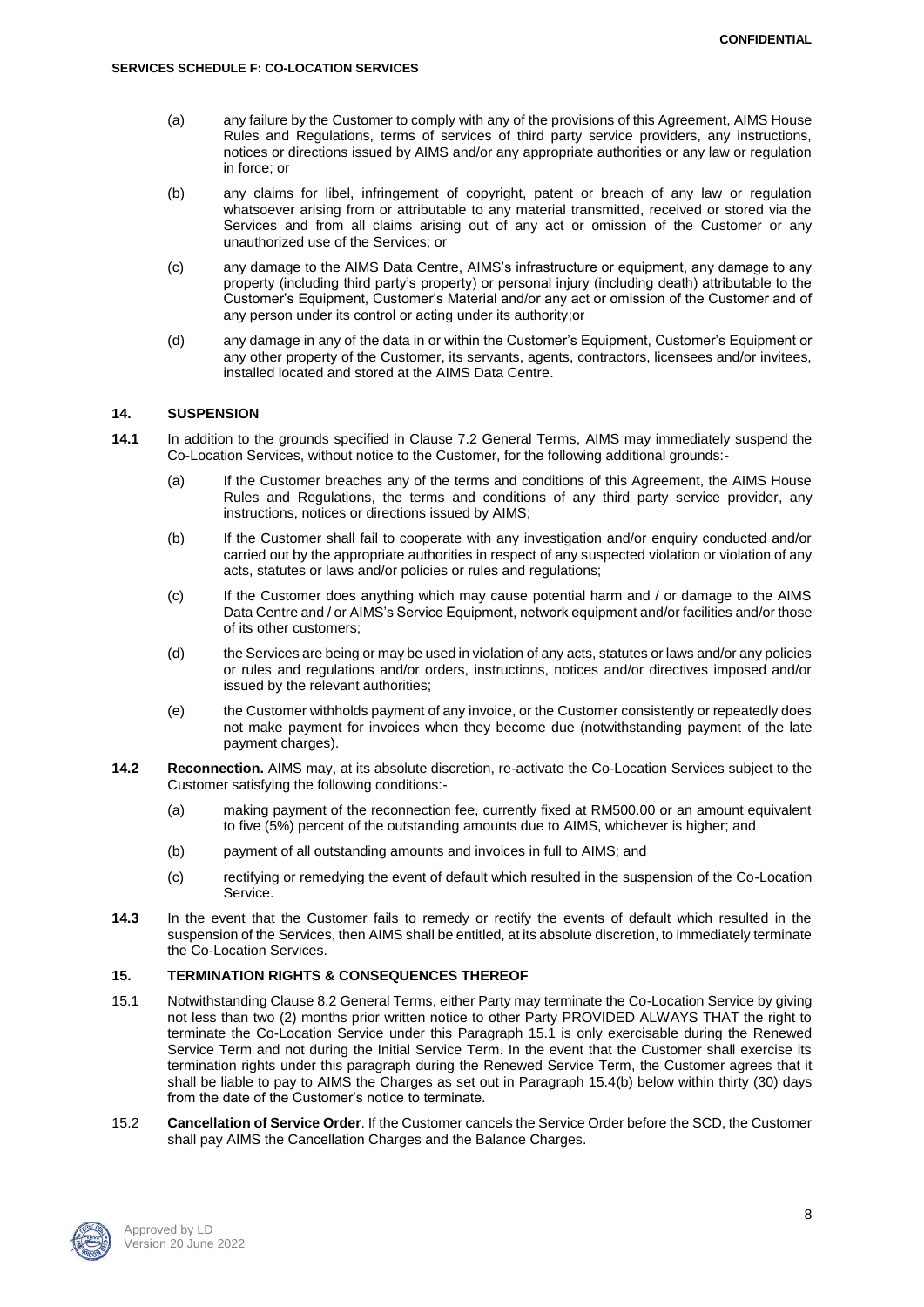- 15.3 If the Customer is an appointed service provider, contractor or supplier, as the case may be, of MCMC and MCMC has provided AIMS with written instructions including evidence of the relationship between Customer and MCMC, the Customer acknowledges and agrees that:
	- (a) MCMC shall have unlimited access to the data in or within the Customer's Equipment and/or Customer's Equipment located at AIMS Data Centre;
	- (b) MCMC shall have absolute authority and jurisdiction over the data in or within the Customer's Equipment and/or Customer's Equipment;
	- (c) where MCMC has revoked the Customer's appointment due to the Customer's default and/or breach of any terms and conditions of the agreement between MCMC and the Customer, this Agreement shall be automatically terminated and the provisions of Paragraph 15.3 herein shall apply; and
	- (d) the Customer shall not thereafter, have any recourse against AIMS and AIMS shall not in any way be liable to the Customer for any and all loss, liability, cost, expense or claim suffered or incurred as a result of any of the above.
- 15.3A **Regulator Intervention**. The Customer agrees to abide with any direction, order or notice issued by an appropriate authority (being MCMC, PDRM, MACC or the Government of Malaysia, as the case may be) either requiring access to the Customer's Equipment and/or data in or within the Customer's Equipment. In the event of any inspection and/or investigation and/or confiscation by the appropriate authority and/or regulators, the Customer acknowledges and agrees that AIMS and/or its Affiliates shall not be liable and/or responsible for any losses and/or damages which may arise due to such inspection and/or investigation and/or confiscation of the data in or within the Customer's Equipment, Customer's Equipment or any other property of the Customer, its servants, agents, contractors, licensees and/or invitees, installed located and stored at AIMS Data Centre.

### 15.4 **Consequences of Termination**

In addition to Clause 8.7 General Terms, the consequences of either expiration or termination of this Agreement are as follows:-

- (a) the Co-Location Services shall cease to be provided;
- (b) if the Agreement is terminated by the Customer pursuant to Clause 8.2 General Terms or Paragraph 15.1 above, , the Customer shall pay to AIMS within thirty (30) days from the date of the Customer's notice to terminate:
	- (i) all Charges in arrears up to the date of termination;
	- (ii) all Termination Charges; and
	- (iii) the Balance Charges;
- (c) The Customer shall dismantle and remove all the Customer's Equipment from the AIMS Data Centre within seven (7) days from the date of expiry or termination of this Agreement PROVIDED ALWAYS that the Customer shall make good to the satisfaction of AIMS all damage caused (fair wear and tear excepted) to the AIMS Data Centre or any part thereof during the course of and/or in consequence of such dismantling and removal;
- (d) Pursuant to Paragraphs 9.6.1, AIMS shall have the right to enter the Customer's premises in order to disconnect and remove any of its equipment and cable; and
- (e) The Parties shall promptly destroy or return all Confidential Information belonging to the other Party.
- 15.5 **Termination Charges.** Wherever stated in this Service Schedule that the Customer is to pay Termination Charges, as compensation to AIMS, such Termination Charges shall be equal to the aggregate of the following:
	- (a) any Charges waived by AIMS where the premature termination occurs during the Initial Service Term only;
	- (b) any charges imposed by third party service providers including charges for the remainder of the unexpired term that those third party service providers may impose (if any), including all fees, costs and expenses and termination charges in respect of such third party service providers that may have been contracted, commissioned or engaged by AIMS at the request of the Customer for the provision or use of the Co-Location Service (if any);
	- (c) all de-installation charges and incidental charges incurred by AIMS in order to clear the Space including charges to disconnect, pack, remove and transport any Customer Equipment from the AIMS Data Centre to AIMS's warehouses (including any freight, custom and excise duties that may be imposed and/or incurred); and

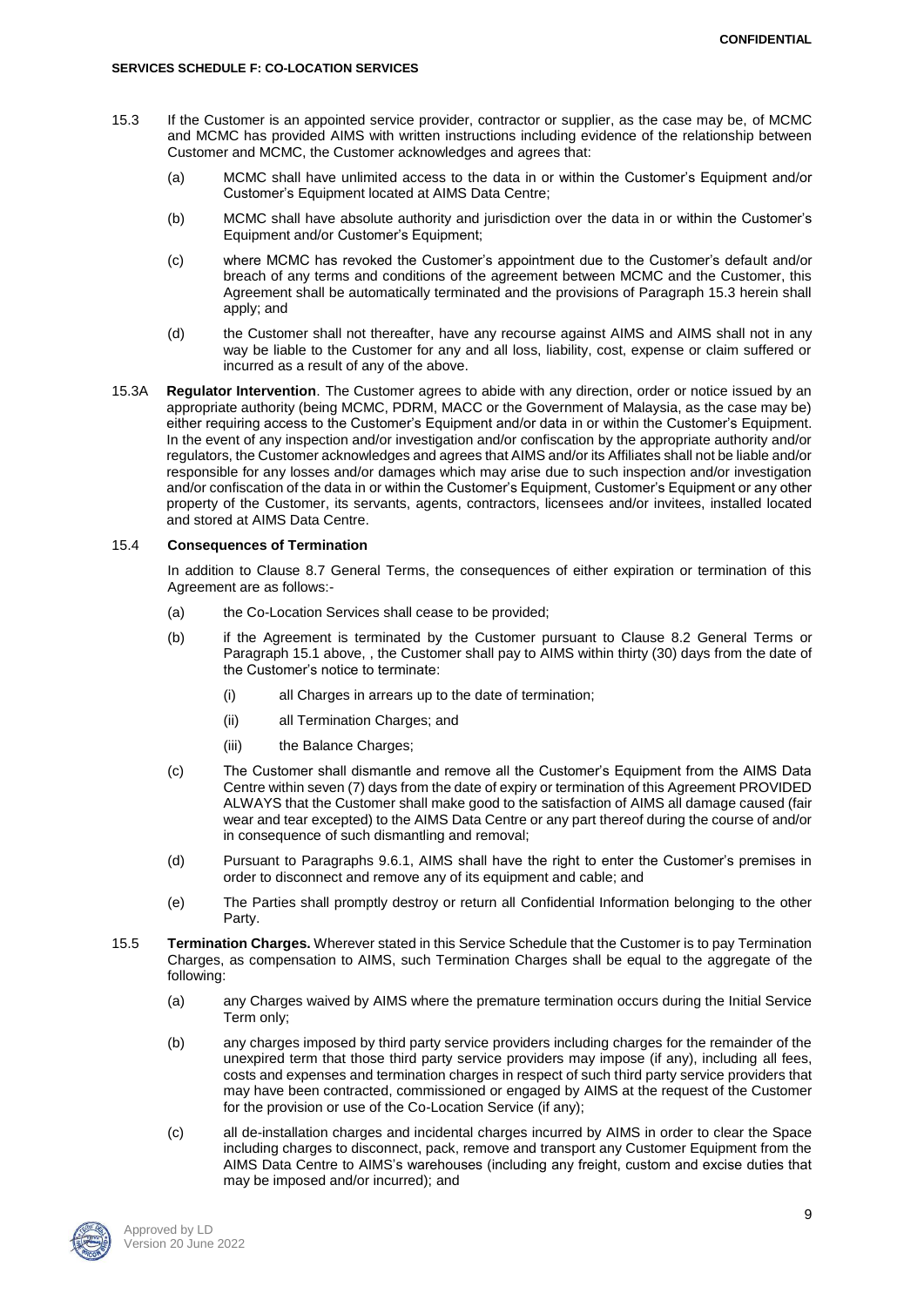- (d) any other charge reasonably incurred by AIMS as a result of the early termination.
- **15.6 Cancellation Charges:** Wherever stated in this Service Schedule that the Customer is to pay Cancellation Charges, such Cancellation Charges shall comprise the following:
	- (a) any Charges waived by AIMS;
	- (b) the cost and expenses incurred to carry out any preparatory works to the AIMS Data Centre in order to provision the Co-Location Service;
	- (c) any charges imposed by third party service providers; and
	- (d) all incidental costs and expenses incurred by AIMS in order to restore the Space.

## **16. REPRESENTATIONS AND UNDERTAKINGS**

- **16.1** The Customer hereby covenants and undertakes with AIMS as follows:-
	- (a) **Payment of Charges and Late Payment Charges**: To pay to AIMS all applicable Charges and late payment charges, promptly in accordance with the provisions of this Agreement.
	- (b) **Compliance with Terms and Conditions**: To observe, perform and comply with this Agreement, the AIMS House Rules and Regulations, and all modifications thereto, which governs, inter alia, the use of and access to the AIMS Data Centre (the AIMS House Rules and Regulations can be viewed at [http://www.aims.com.my/about-us/who-are-we/downloads/\)](http://www.aims.com.my/about-us/who-are-we/downloads/), terms of services of third party service providers, instructions, notices or directions issued by AIMS and/or any appropriate authorities, from time to time, in relation to installation, use and/or operation of the Services.
	- (c) **Insurance**: To insure and keep insured the Customer's Equipment against all risks (including without limitation, fire flood, and other perils) up to the replacement value thereof as well as to cover any consequential loss of profits as may be deemed necessary by the Customer; the Customer shall waive and/or cause its insurance carriers to waive all rights of subrogation against AIMS.
	- (d) **Illegal activities**: Not to use nor permit the use of the Space and/or Services for any fraudulent, unlawful, illegal or improper purpose in breach of any laws and regulations (local, and international) or to violate the rights of AIMS and/or third parties. This obligation covers and extends to the Customer who uses the Space and/or Services for its own purpose, for resale and/or for the provision of services to third parties.
	- (e) **No competition**: Not to use or permit the use of the Services for the provision of any services, which may compete with any of AIMS's services, without the prior written consent of AIMS.
	- (f) **Access**: The Customer shall permit AIMS, its servants, agents and/or contractors, at all reasonable times and with sufficient notice, access to the Space to enable AIMS to undertake any repair and/or maintenance works to the facilities comprised therein.
	- (g) **Reporting and Repair**: The Customer shall promptly notify AIMS of any interruption or disruption of the Services in accordance with the applicable fault reporting procedures and escalation matrix. Further, the Customer shall take the necessary steps to immediately remedy or repair the Customer's Equipment, at its own costs, if the result of any tests or inspections show that interruption or disruption of any of the Services or network or facilities is attributable to the Customer's Equipment.
	- (i) **Financial Responsibility**: The Customer will be fully responsible for any charges, costs, expenses and third party claims that may result from its use of or access to, the AIMS Data Centre or any part thereof, including but not limited to any unauthorised use of any access device provided to the Customer by AIMS.
	- (j) **Relocation of Customer's Equipment**: The Customer shall allow AIMS to relocate the Customer Equipment placed within the AIMS Data Centre upon prior written notification to the Customer unless such relocation is required immediately or as a matter of emergency.
- **16.2** AIMS covenants with the Customer that
	- (a) **Professional Skills and Expertise**: It and its appointed third party service providers shall possess the requisite professional skills and technical expertise to perform its obligations hereunder and in accordance with reasonable industry standards.
	- (b) **AIMS's Equipment**: It shall provide and/or procure the use of industrial standard equipment in fulfilling its obligations under the terms and conditions of this Agreement.
	- (c) **Standard of Service**: Its service operation centre shall provide the Customer with 24x7 technical support as specified in this Agreement. AIMS shall use its best endeavours to remedy or repair

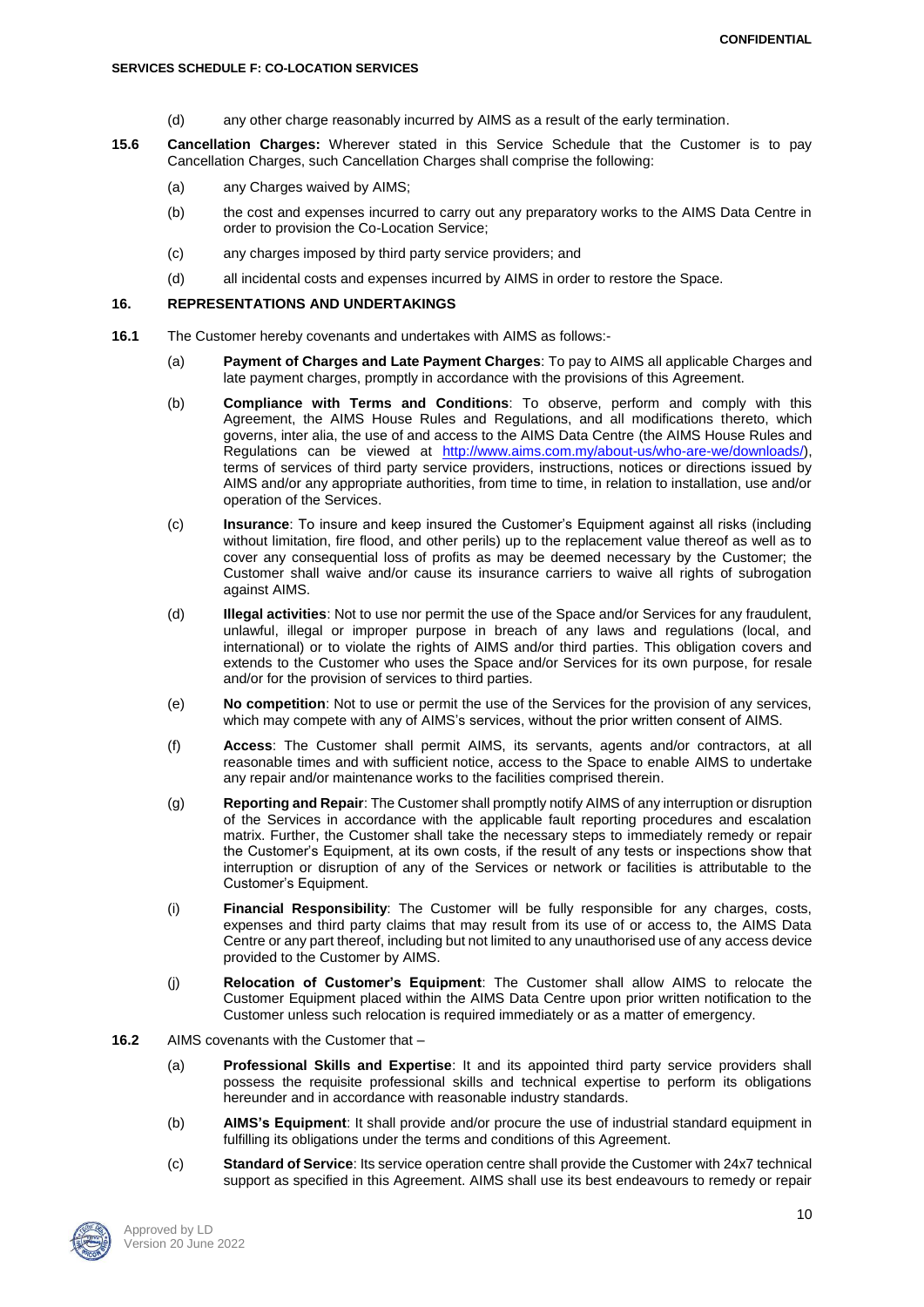any interruption or disruption of the Services or facilities within the repair time specified in the Specific Terms provided it is not attributable to the Customer's Equipment.

- (d) **Customer Assistance**: It will render reasonable assistance to the Customer in the resolution of any circuit or the Customer's Equipment failure as may be necessary.
- (e) **Information**: It will, upon request by the Customer, provide such information reasonably required in connection with or for the purposes of any of the Services provided hereunder.
- (f) **Customer Access**: Subject to the Customer's compliance with the AIMS House Rules and Regulations, AIMS will permit the Customer and/or its servants, employees, authorised agents or contractors, access to the AIMS Data Centre to enable the Customer to perform its duties and obligations required under this Agreement during normal business hours of the AIMS Data Centre.

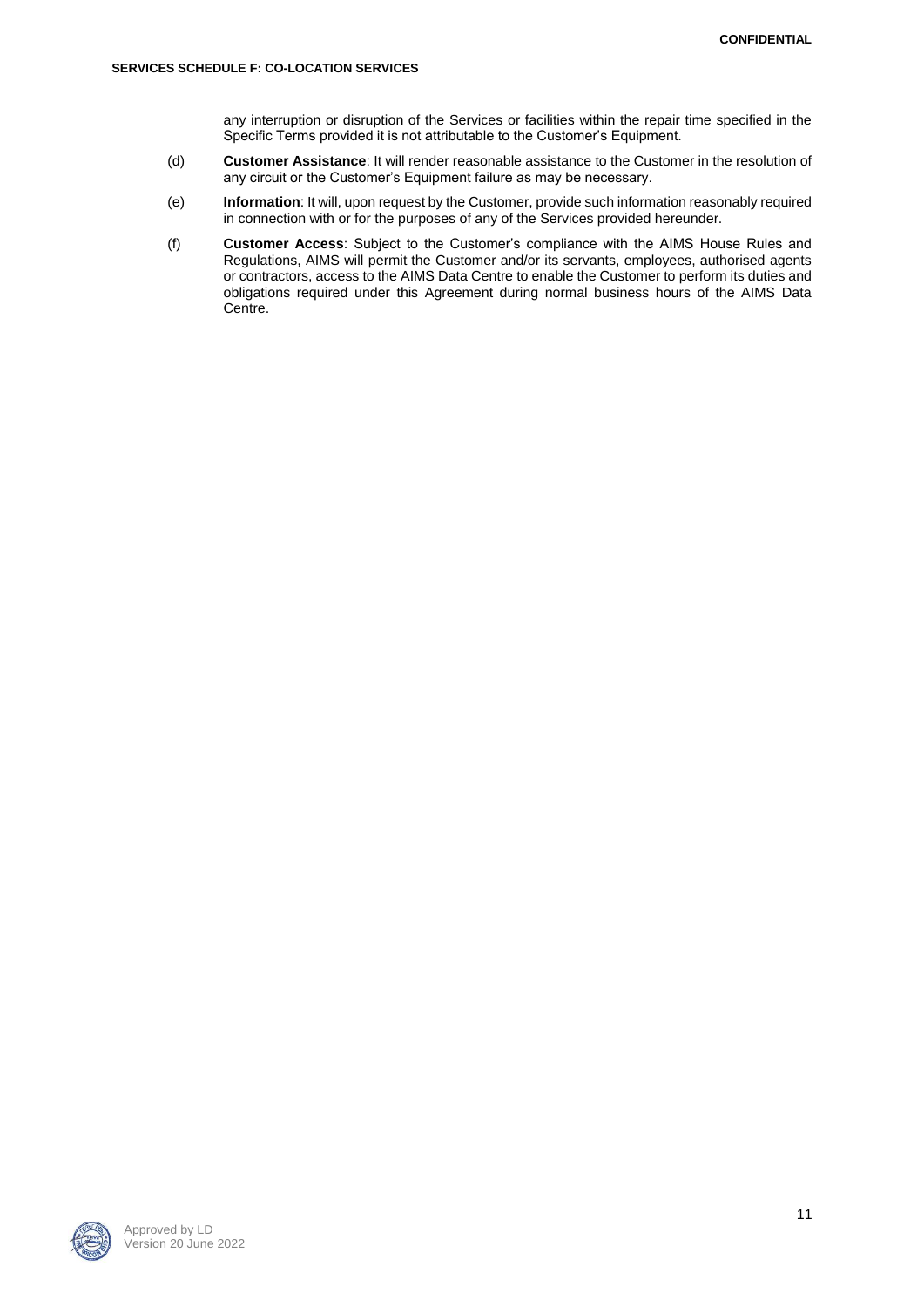# **APPENDIX 1: STANDARD DELIVERABLES AT AIMS DATA CENTRE**

Save as otherwise provided, the following are the standard infrastructure and security features of the Co-location Services:

| Infrastructure and Security      | Specification for Standard  | Specification for Caged Space    |
|----------------------------------|-----------------------------|----------------------------------|
| Features provided by AIMS        | <b>Colocation Rack</b>      |                                  |
| Rack / Cabinet                   | AIMS Data Centre at         | Size as specified in the service |
|                                  | AIMS@Cyberjaya              | order form                       |
|                                  | 45RU rack size of           |                                  |
|                                  | 600mm (W) x 1200 (D)        |                                  |
|                                  | complete with 24 Ways       |                                  |
|                                  | RPDU c/w 20 x C13 & 4 x     |                                  |
|                                  | C <sub>19</sub>             |                                  |
|                                  |                             |                                  |
|                                  | AIMS Data Centre at Menara  |                                  |
|                                  | <b>AIMS, Kuala Lumpur</b>   |                                  |
|                                  | 42RU rack size of           |                                  |
|                                  | (i) 600mm (W) $x$ 800mm     |                                  |
|                                  | $(D)$ ;                     |                                  |
|                                  | (ii) (ii) 600mm (W) x 900mm |                                  |
|                                  | (D);                        |                                  |
|                                  | (iii) (iii) 600mm (W) x     |                                  |
|                                  | 1000mm; or                  |                                  |
|                                  | (iv) 600mm (W) x 1200mm     |                                  |
|                                  | (D)complete with 2 x 12-    |                                  |
|                                  | way 13A 3-pin socket        |                                  |
|                                  |                             |                                  |
| Power Allocation                 | <b>AIMS Data Centre at</b>  | Agreed power or charged          |
|                                  | AIMS@Cyberjaya              | dependent on usage;              |
|                                  | 1.5kW per rack; or          |                                  |
|                                  | 2.0kW per rack, or          |                                  |
|                                  | 2.5kW per rack, or          |                                  |
|                                  | 3.0kW per rack, or          |                                  |
|                                  | 3.5kW per rack, or          |                                  |
|                                  | 4.0kW per rack, or          |                                  |
|                                  | 4.5kW per rack, or          |                                  |
|                                  | 5.0kW per rack, or          |                                  |
|                                  |                             |                                  |
|                                  | <b>AIMS Data Centre at</b>  |                                  |
|                                  | AIMS@Cyberjaya only         |                                  |
|                                  | 7.0kW per rack, or          |                                  |
|                                  | 10.kW per rack              |                                  |
| Power Redundancy                 | Dual UPS feed to the rack   | Dual UPS feed to the area        |
|                                  |                             |                                  |
| Fire Suppression System          | AIMS Data Centre at Menara  | AIMS Data Centre at Menara       |
|                                  | <u>AIMS</u>                 | <b>AIMS</b>                      |
|                                  | Clean agent gas type fire   | Clean agent gas type fire        |
|                                  | suppression system          | suppression system               |
|                                  |                             |                                  |
|                                  | <b>AIMS Data Centre at</b>  | <b>AIMS Data Centre at</b>       |
|                                  | AIMS@Cyberjaya              | AIMS@Cyberjaya                   |
|                                  | Water Mist fire suppression | Water Mist fire suppression      |
|                                  | system                      | system                           |
| <b>High Sensitivity Smoke</b>    | Available                   | Available                        |
| Detector                         |                             |                                  |
| Water Leak Detection             | Available                   | Available                        |
| <b>Structured Cabling System</b> | Available                   | Available                        |
| <b>Access Control</b>            | Available                   | Available                        |
| 24x7 CCTV Monitoring             | Available                   | Available                        |

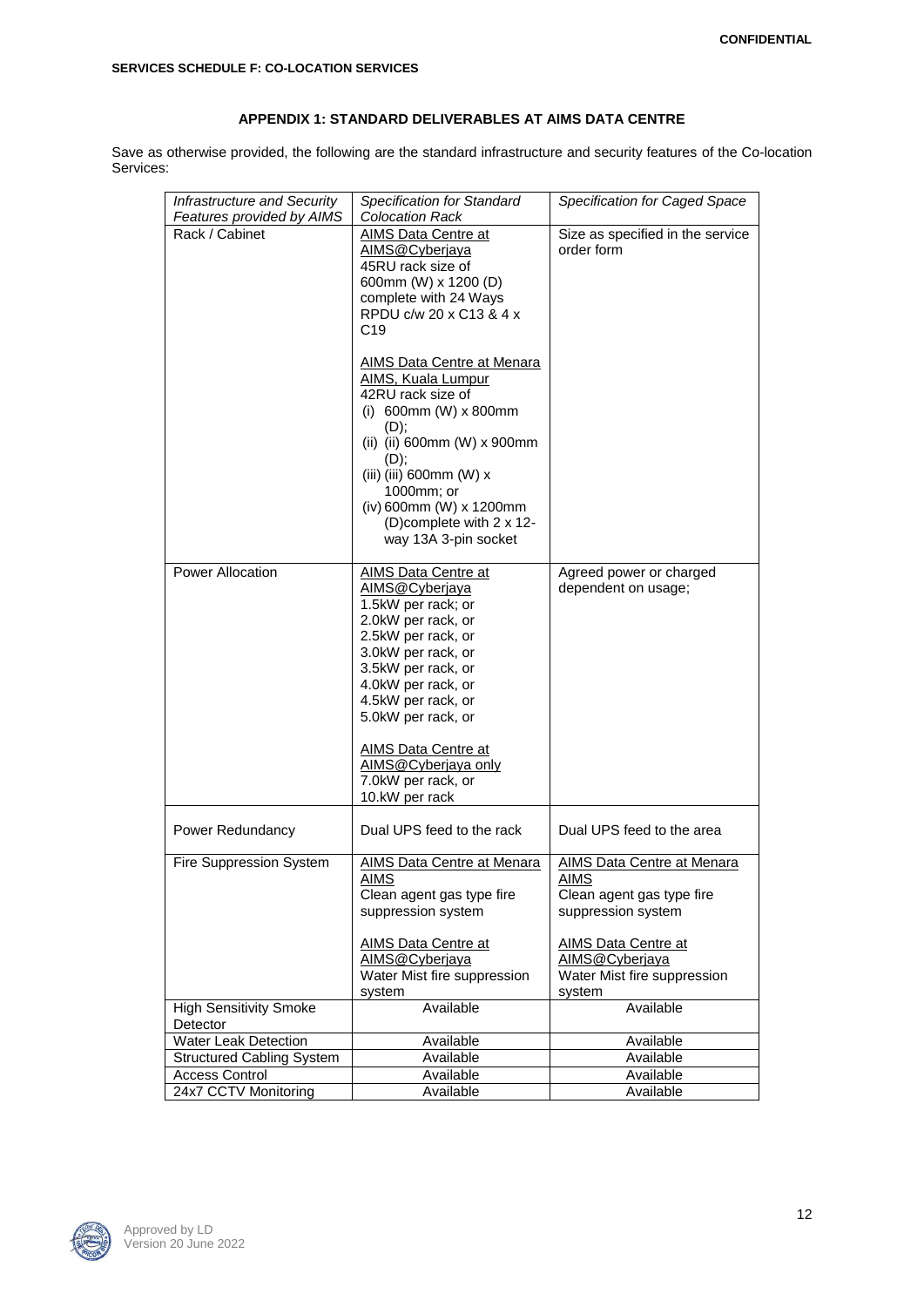### **APPENDIX 2: SUPPORT SERVICES**

1. In providing the highest quality customer care service, AIMS will use its best endeavours to respond to the Customer's request for repair and/or resolution of technical problems within the response and repair matrix on a 24x7x365 basis i.e. 24 hours per day, 7 days a week, 365 days a year.

| Grade          | Severity/Problem Level                                                                                             | Mean Time To<br>Respond     | Mean Time To Repair      |
|----------------|--------------------------------------------------------------------------------------------------------------------|-----------------------------|--------------------------|
|                | Critical Outage (power or cooling<br>outage of Space and/or the entire<br>AIMS Data Centre)                        | 15 minutes                  | 4 hours                  |
| $\mathfrak{p}$ | Major Outage (power outage on a<br>portion of the AIMS Data Centre<br>only, loss of redundancy in power<br>supply) | 1 hour                      | 8 hours                  |
| 3              | Minor Outage (redundant device<br>down, management access outage)                                                  | 2 hours                     | <b>Next Business Day</b> |
| 4              | Important event (condition being<br>monitored, awaiting parts)                                                     | 4 hours                     | Second Business Day      |
| 5              | Informational event<br>(request for<br>documentation)                                                              | <b>Next Business</b><br>Day | Second Business Day      |

*"Mean Time To Respond" shall mean the elapsed time from the time a problem is reported by the Customer (by email, facsimile or telephone, to the contact person designated by AIMS) to the time AIMS's technician acknowledges receipt of the report.*

*"Mean Time to Repair" is the elapsed time from the time a problem is reported by Customer to the time the problem is eliminated, provided that if the problem is due to the fault of a third party outside of AIMS's control, then the time taken by the third party to conduct its repairs, will not be included in the calculation of the Mean Time to Repair.*

- 2. **Level 1 Remote Hands Service:** AIMS shall use its best endeavours to respond to the Customer's request for basic visual and physical assistance provided (i.e. excludes any element of technical diagnostics, analysis or problem solving), under telephonic or written instructions from the Customer, on a 24x7x365 basis, at no charge. Level 1 Remote Hands Services comprise the provision of the following assistance by AIMS' technicians in respect of the Equipment:-
	- Pushing a button, toggling a switch or setting an externally accessible dip-switch;
	- Rebooting or power cycling of the Equipment;
	- Reading of serial numbers on the Equipment to the Customer;
	- Relaying status of the Equipment's status indicators.
	- Pushing a button or toggling a switch.
	- First-time patching for newly laid AIMS cross-connect order.

Any Level 1 Remote Hands Services requested by the Customer that is reasonably anticipated to exceed 15 minutes in support assistance shall be chargeable by AIMS, at AIMS's prevailing rates for Level 2 Remote Hands Services.

3. **Level 2 Remote Hands Service**: Level 2 Remote Hands Services shall include the following tasks at the prevailing rate separately prescribed by per hour (minimum one (1) hour is required): -

- Providing visual verification (remote eyes) to assist your remote troubleshooting efforts;
- Plugging in a console port for remote management;
- Moving or securing a cable/cables/customer-side cross connects;
- Swapping of pre-labelled , pre-ejected, removable media;
- Replacing or verifying connectivity integrity of cross-connection (except if MRC cross connection is subscribed);
- Adding, removing or verifying a demarcation label;
- Performing loopback for the telecommunication circuits (except if Network Resell / MRC cross connection is subscribed);
- Establishing or taking down a loop-back on a carrier circuit to assist in remote testing;
- Troubleshooting of your equipment with your assistance;
- Taking inventory or taking digital pictures of your equipment or of your allocated rack space within the Data Centre/ providing and updating records;
- Labelling equipment and cable connections;
- Assisting you with your equipment's physical installation, relocation or movement;
- Shipping and handling RMA equipment;

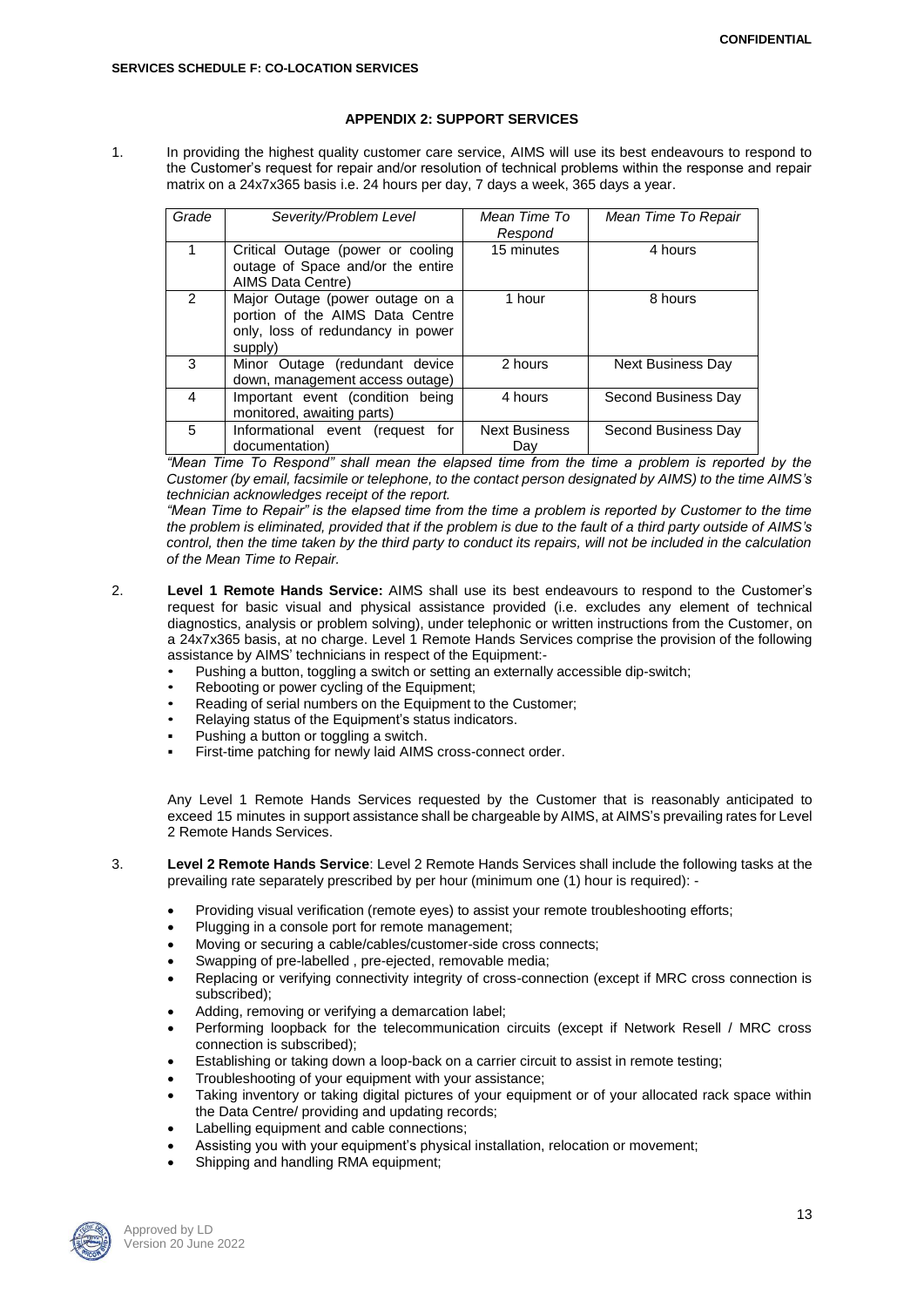- Installing, replacing/removing any equipment's components that are hot-swappable and/or highly modular in design – e.g. router/switch;
- Installing or swapping pre-configured equipment or components for you;
- Installing cross-connects from your equipment to patch panels;
- Installing any software provided by you that come with default configurations as according to your instructions;
- Performing diagnostic and signal testing on circuits using diagnostic equipment;
- Performing loop-back testing for telco circuits;
- Providing access to CCTV footage/ access logs; and
- Assisting with Customer's audit.
- 4. **Fault Reporting Procedure and Escalation Matrix**: AIMS shall notify the Customer of AIMS's fault reporting procedures and escalation matrix in writing from time to time. Such matrix shall include email addresses and telephone access numbers for operations and senior management points of contact, who are available and authorized to address and resolve performance issues on a 24x7x365 basis. The Customer shall also provide AIMS with accurate and current contact information for the Customer's designated points of contact.
- 5. **Trouble Log**: AIMS will maintain a trouble log of faults reported by the Customer. The trouble log will contain one entry per trouble ticket opened. Upon request from the Customer, AIMS will furnish the Customer a copy of such trouble log**.**

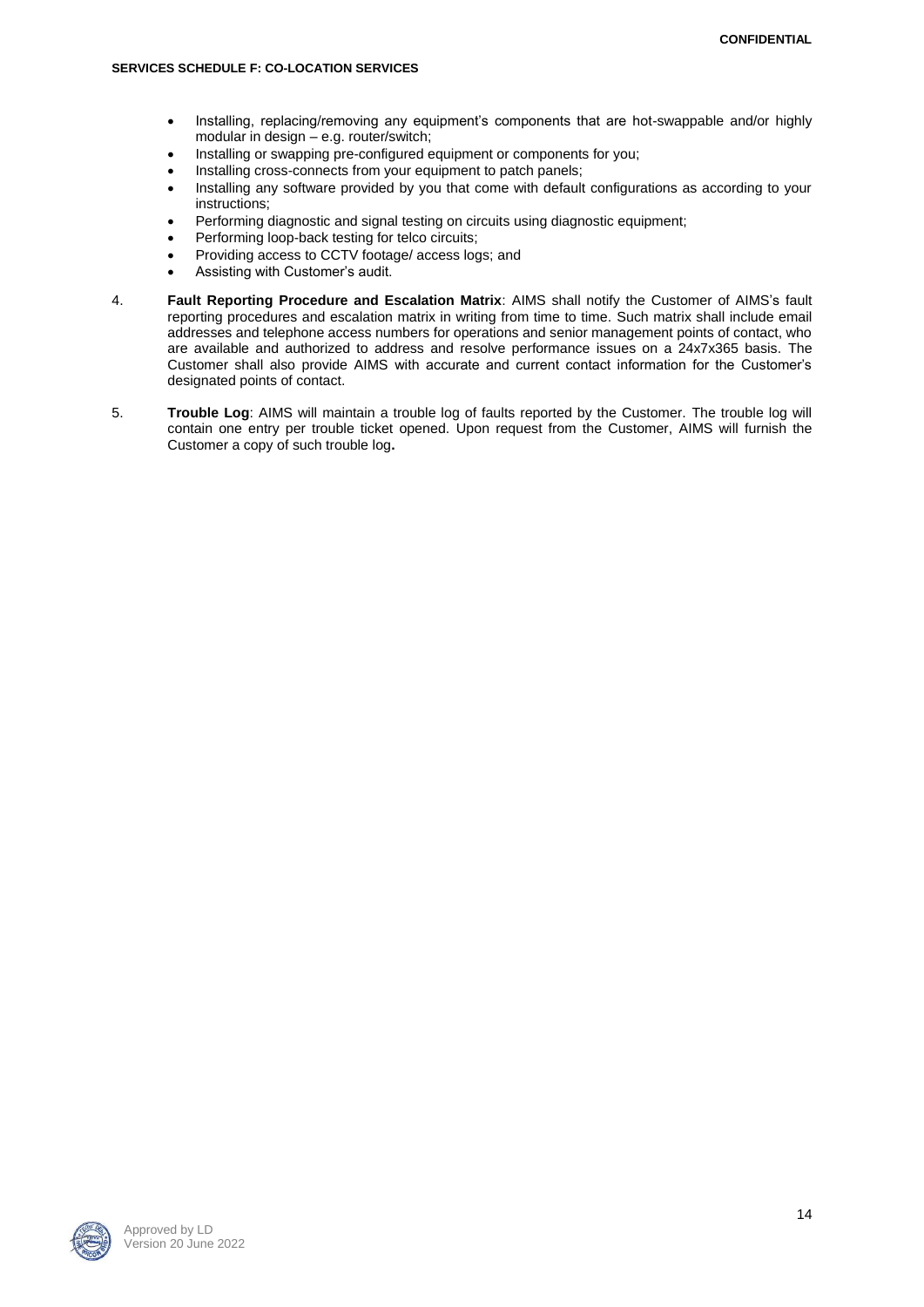## **APPENDIX 3: SERVICE LEVEL GUARANTEE FOR CO-LOCATION SERVICES**

# **1. General**

- 1.1 The terms set out in this Appendix 3 hereunder shall only be applicable to the eligible Colocation Services subscribed to by the Customer if the Customer has selected a service level in the Service Order. It is expressly acknowledged by the Customer, that this Appendix 3 does not apply to any Colocation Services if the Customer has not chosen a corresponding service level in the Service Order.
- 1.2 This document is a service level guarantee ("SLG") setting out the service levels to be achieved by AIMS for Co-location Services under this Agreement, and the Service Credits, if any, for failure to meet the service levels. This SLG only applies to the Co-location Services to the extent that is provided by means of systems and equipment that are either owned or operated by or on behalf of AIMS. All references in this SLG to network and Service Equipment shall be construed as references to such systems and equipment.
- 1.3 This SLG is contingent upon each party knowing and fulfilling their responsibilities and generating an environment conducive to the achievement and maintenance of the targeted service level guarantees.
- 1.4 In this SLG a reference to a paragraph, unless stated otherwise is a reference to a paragraph of this SLG.
- 1.5 Service Credits or other compensation under this SLG shall only be payable where
	- (a) the Customer has submitted to AIMS a claim identifying the circumstances in which the credit or compensation arose, and
	- (b) AIMS has agreed in writing, acting reasonably and without undue delay, to the claim.

All claims for Service Credits or compensation must be submitted promptly, and in any event within ten (10) Business Days, after the circumstances giving rise to the claim.

- 1.6 Residual Service Credits will not be carried over to subsequent twelve (12) months period.
- 1.7 Notwithstanding any provision to the contrary, Service Credit shall be the Customer's sole and exclusive remedy for any outages or any failure to meet the service level guarantees.
- 1.8 AIMS reserves the right to amend the SLG from time to time, subject to the consent of the Customer, which shall not be unreasonably withheld or delayed.

### **2. Infrastructure Warranty**

- 2.1 AIMS warrants that the critical infrastructure system i.e. electrical and power, will be available 99.99% of the time measured over any period of twelve (12) months, excluding Scheduled or Planned Maintenance and Emergency Maintenance. In the event that AIMS breaches the aforesaid warranties and subject to the other provisions of this SLG, AIMS will credit 5% of the MRC for each additional 60 minutes downtime, up to a maximum of 15% of the Customer's MRC.
- 2.2 The electrical power to the Space shall not be less than 99.99% of the time, measured over a period of 12 months provided always that this paragraph 2.2 of Appendix 3 shall be applicable only if Customer has two (2) power supply feeds with AIMS or dual power supply feeds are provided to the Rack Space.
- 2.3 Over a 24-hour period at 100% load, an average ambient temperature in the AIMS Data Centre of 22ºC +/- 3ºC and a humidity level of 50% RH +/- 10% shall be maintained at not less than 99.99% of the time, measured over any period of 12 months. Ambient temperature shall be measured using only AIMS Data Centre installed and operated sensors. For the avoidance of doubt, AIMS does not provide any warranties on the ambient temperature and the humidity level within the Customer's Space.
- 2.4 Accordingly, service downtime of 0.01% in critical power and temperature over any 12-month period are permitted, which is equivalent to an aggregate of 52.6 minutes over a 12-month period, irrespective of the Service Term.
- 2.5 The Customer acknowledges and accepts that the interruption of power supply due to circuit breakers being activated shall not be considered a power supply downtime, nor a failure of any of the aforesaid SLG.

#### **3. Network Service Availability**

3.1 The Customer acknowledges and accepts that AIMS does not provide any service level guarantees on network services.